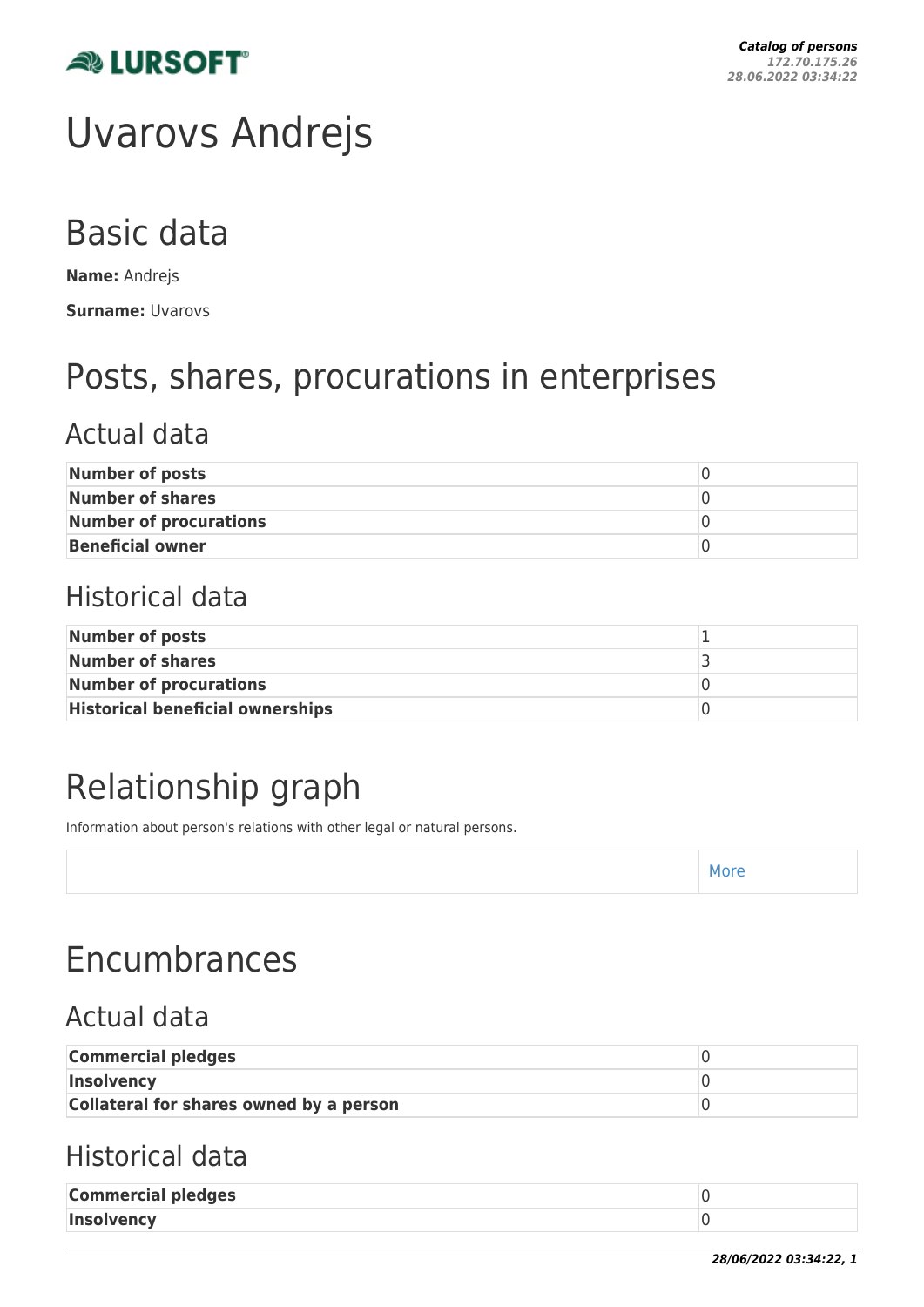

#### **Collateral for shares owned by a person** 0

## Property relations of spouses

| <b>Actual data</b>     |  |
|------------------------|--|
| <b>Historical data</b> |  |

### Mass media

Information about owners and publishers of mass media registered in Latvia.

### Actual data

| <b>Actua</b><br>--- |  |
|---------------------|--|
|                     |  |

### Historical data

**Historical data** 0

## Other registers

| <b>European Business Register</b>     | More |
|---------------------------------------|------|
| <b>Great Britain Company Register</b> | More |

## Power of Attorney

| <b>Revoked powers</b> |  |
|-----------------------|--|
|-----------------------|--|

### Other registers in Latvia

| <b>Road Traffic Safety Directorate (CSDD)</b> | More |
|-----------------------------------------------|------|
| <b>Inheritance register</b>                   | More |
| <b>Register of herds</b>                      | More |

[More](https://www.lursoft.lv/personas-profils/personas/uvarovs-andrejs-40efa9ac5ab67fc6ff68496e0e4d9092?l=en)